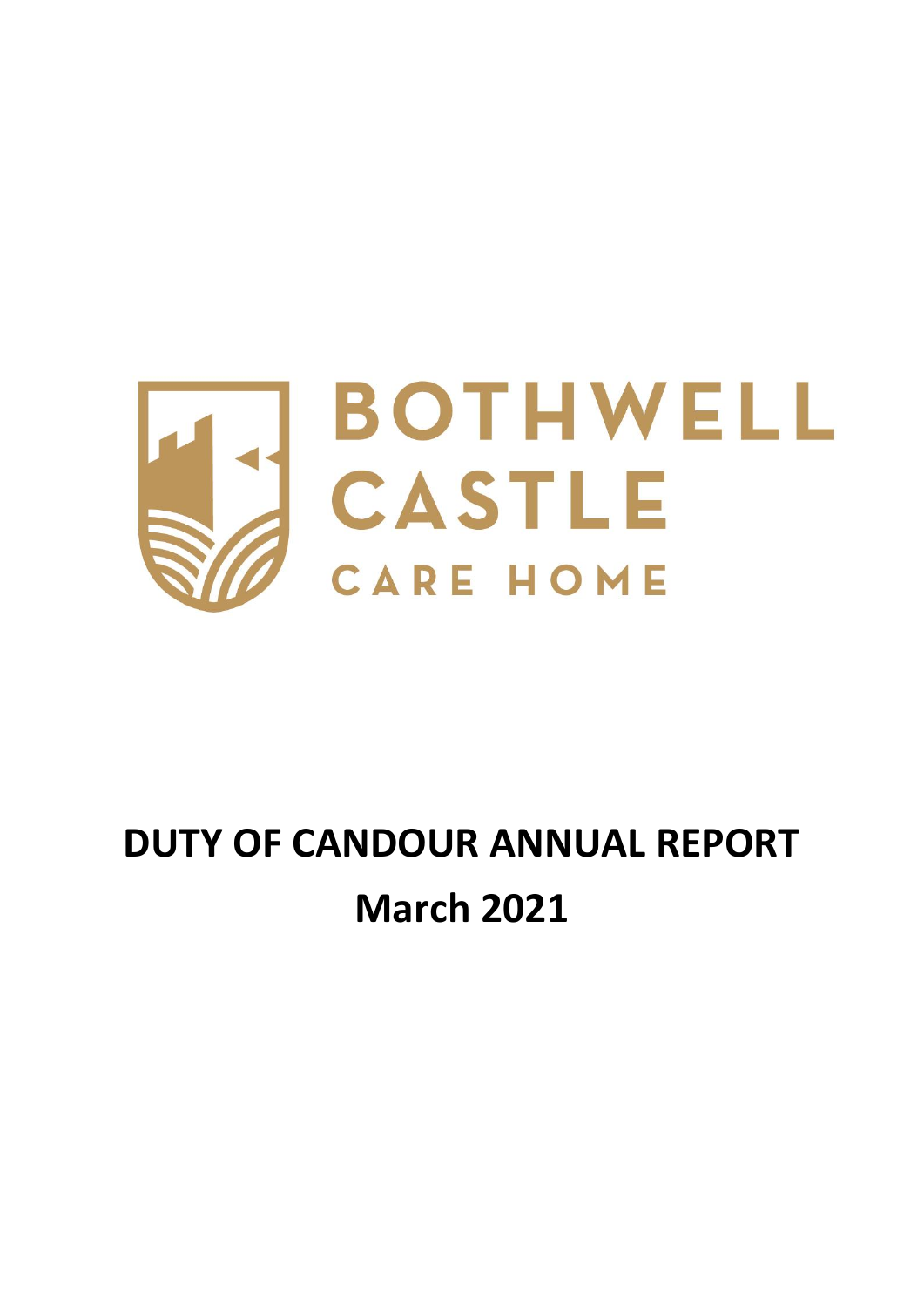| Name and Address                                                                                                                                                                                           | <b>Bothwell Castle</b>             |
|------------------------------------------------------------------------------------------------------------------------------------------------------------------------------------------------------------|------------------------------------|
| Date of Report                                                                                                                                                                                             | 31/03/2021                         |
| How have you made sure that you (and<br>your staff) understand your<br>responsibilities relating to the duty of<br>candour and have systems in place to<br>respond effectively?<br>How have you done this? | Training, discussion, supervision. |
| Do you have a Duty of Candour Policy or<br>written duty of candour procedure?                                                                                                                              | Yes.                               |

| How many times have you/your service implemented the duty of candour procedure this financial<br>year?                             |      |
|------------------------------------------------------------------------------------------------------------------------------------|------|
| Type of unexpected or unintended incidents<br>(not relating to the natural course of someone's<br>illness or underlying condition) | None |
| A person died                                                                                                                      | None |
| A person incurred permanent lessening of<br>bodily, sensory, motor, physiologic or<br>intellectual functions                       | None |
| A person's treatment increased                                                                                                     | None |
| The structure of a person's body changed                                                                                           | None |
| A person's life expectancy shortened                                                                                               | None |
| A person's sensory, motor or intellectual<br>functions was impaired for 28 days or more                                            | None |
| A person experienced pain or psychological<br>harm for 28 days or more                                                             | None |
| A person needed health treatment in order to<br>prevent them dying                                                                 | None |
| A person needing health treatment in order to<br>prevent other injuries as listed above                                            | None |
| Total                                                                                                                              | Zero |

| Did the responsible person for triggering<br>duty of candour appropriately follow the<br>procedure?<br>If not, did this result is any under or over<br>reporting of duty of candour? | N/A |
|--------------------------------------------------------------------------------------------------------------------------------------------------------------------------------------|-----|
| What lessons did you learn?                                                                                                                                                          | N/A |
| What learning & improvements have                                                                                                                                                    | N/A |
| been put in place as a result?                                                                                                                                                       |     |
| Did this result is a change / update to                                                                                                                                              | N/A |
| your duty of candour policy /                                                                                                                                                        |     |
| procedure?                                                                                                                                                                           |     |
| How did you share lessons learned and                                                                                                                                                | N/A |
| who with?                                                                                                                                                                            |     |
| Could any further improvements be                                                                                                                                                    | N/A |
| made?                                                                                                                                                                                |     |